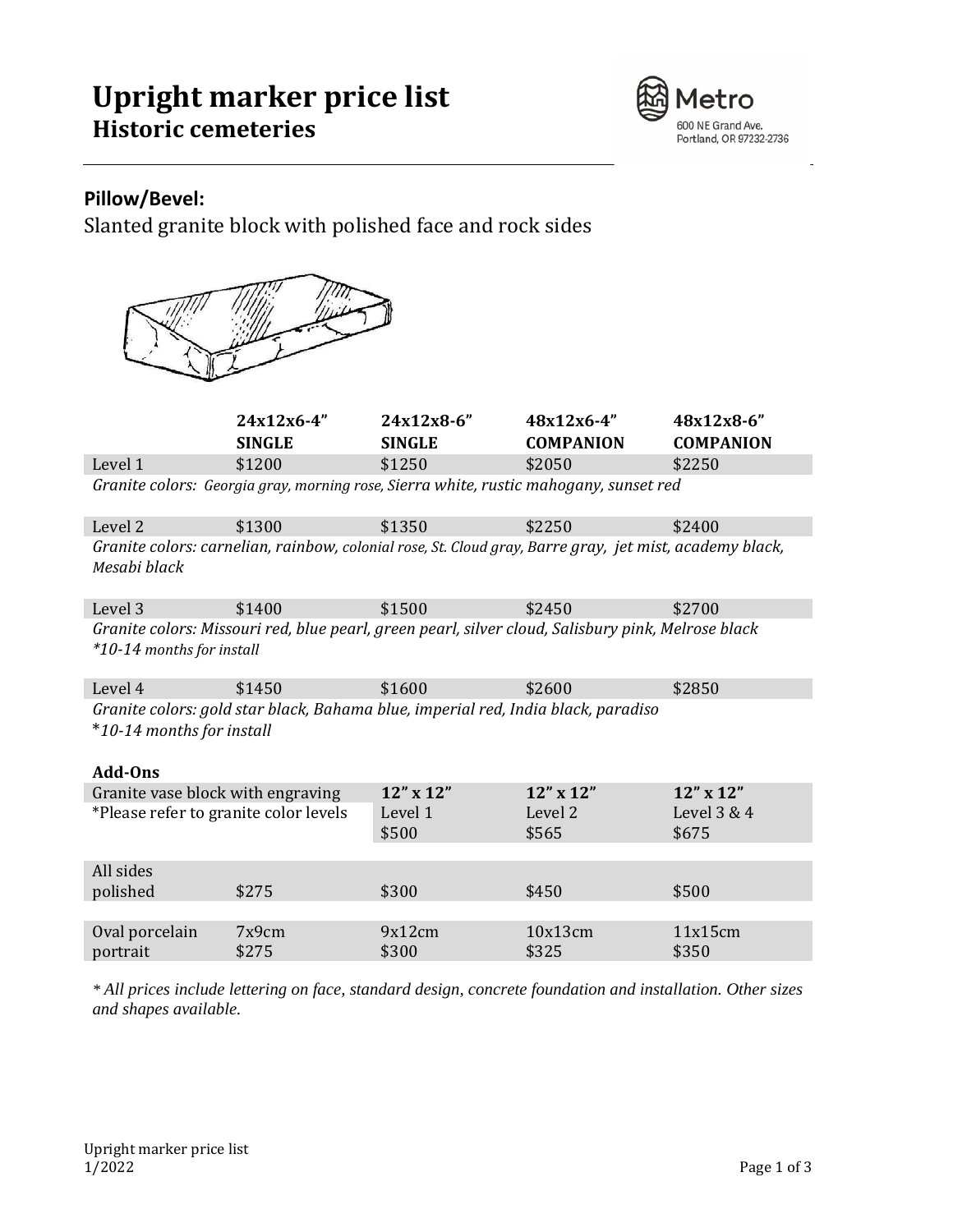# **Upright marker price list Historic cemeteries**



### **Slant:**

Polished granite face, sawn back, rock top and sides, flat, oval or serpentine top with optional 2" rock nosing

|                                                                                                                                  | 24x10x16"                                                                                               | 24x 10x16"      | 36x10x16"        | 36x 10x16"       |  |  |
|----------------------------------------------------------------------------------------------------------------------------------|---------------------------------------------------------------------------------------------------------|-----------------|------------------|------------------|--|--|
|                                                                                                                                  | <b>SINGLE</b>                                                                                           | W/30x14x6 BASE  | <b>COMPANION</b> | W/42x14x6 BASE   |  |  |
| Level 1                                                                                                                          | \$1500                                                                                                  | \$2400          | \$2100           | \$3200           |  |  |
|                                                                                                                                  | Granite colors: Georgia gray, morning rose, Sierra white, rustic mahogany, sunset red                   |                 |                  |                  |  |  |
| Level <sub>2</sub>                                                                                                               | \$1750                                                                                                  | \$2800          | \$2500           | \$3850           |  |  |
| Mesabi black                                                                                                                     | Granite colors: carnelian, rainbow, colonial rose, St. Cloud gray, Barre gray, jet mist, academy black, |                 |                  |                  |  |  |
| Level 3                                                                                                                          | \$1950                                                                                                  | \$3350          | \$2800           | \$4550           |  |  |
| Granite colors: Missouri red, blue pearl, green pearl, silver cloud, Salisbury pink, Melrose black<br>*10-14 months for install  |                                                                                                         |                 |                  |                  |  |  |
| Level 4                                                                                                                          | \$2100                                                                                                  | \$3600          | \$3000           | \$4950           |  |  |
| Granite colors: gold star black, Bahama blue, imperial red, India black, paradiso<br>*10-14 months for install<br><b>Add-ons</b> |                                                                                                         |                 |                  |                  |  |  |
| All sides polished                                                                                                               | \$375                                                                                                   | \$700           | \$450            | \$750            |  |  |
| Polished back<br>only                                                                                                            | \$125                                                                                                   | \$125           | \$150            | \$150            |  |  |
| Inscription on<br>back                                                                                                           | \$300                                                                                                   | \$300           | \$450            | \$450            |  |  |
|                                                                                                                                  |                                                                                                         |                 |                  |                  |  |  |
| Oval porcelain<br>portrait                                                                                                       | 7x9<br>\$275                                                                                            | 9x12cm<br>\$300 | 10x13cm<br>\$325 | 11x15cm<br>\$350 |  |  |
|                                                                                                                                  |                                                                                                         |                 |                  |                  |  |  |

*\* All prices include lettering on face, standard design, concrete foundation and installation. Other sizes and shapes available.*